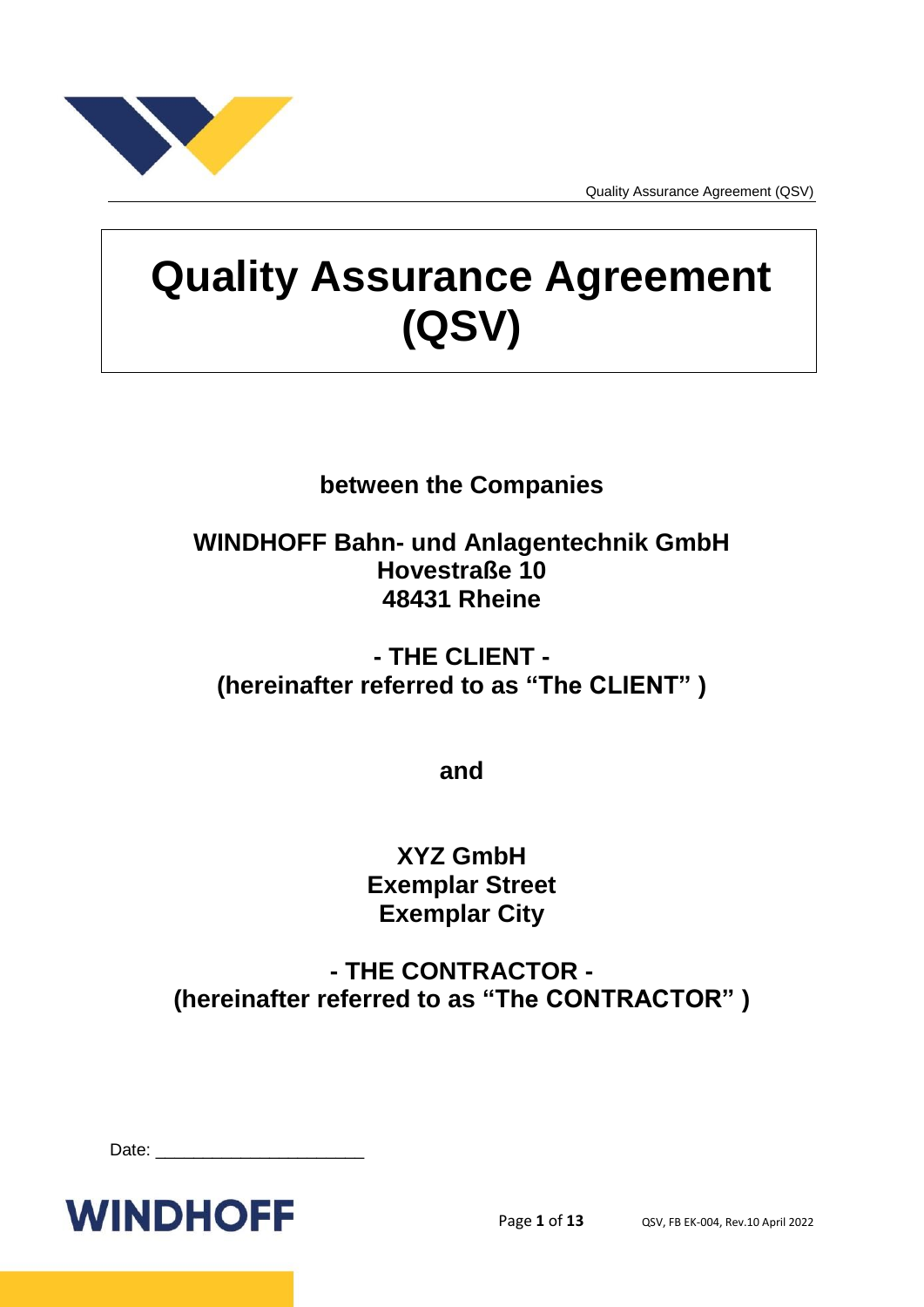

# **Index of Contents**

| $\mathbf 1$ . |                                                                                                                                              |
|---------------|----------------------------------------------------------------------------------------------------------------------------------------------|
| 2.            |                                                                                                                                              |
| 3.            |                                                                                                                                              |
| 4.            |                                                                                                                                              |
| 5.            |                                                                                                                                              |
| 6.            |                                                                                                                                              |
| 7.            |                                                                                                                                              |
| 8.            |                                                                                                                                              |
| 9.            |                                                                                                                                              |
| 10.           |                                                                                                                                              |
| 11.           |                                                                                                                                              |
| 12.           |                                                                                                                                              |
| 13.           |                                                                                                                                              |
| 14.           | Measures in case of Defects / Quality Non-Conformance / Cost Ruling / CIP8                                                                   |
| 15.           |                                                                                                                                              |
| 16.           |                                                                                                                                              |
| 17.           |                                                                                                                                              |
| 18.           |                                                                                                                                              |
| 19.           |                                                                                                                                              |
| 20.           | Digest of other Applicable Documents and Regulations: For Each One the<br>Version Prevailing at the Time of Placing the Order Shall Apply 10 |
|               |                                                                                                                                              |
|               |                                                                                                                                              |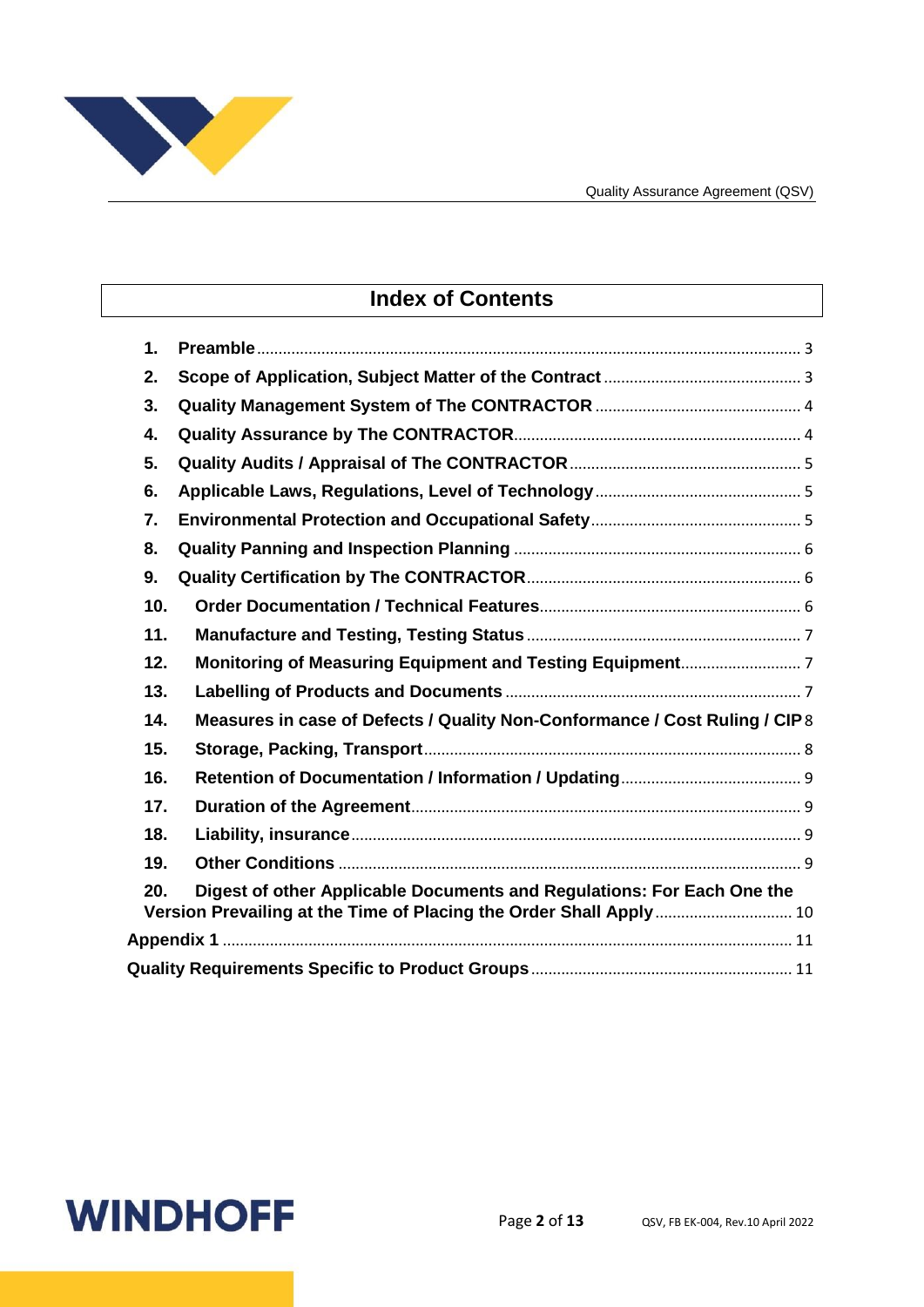

#### <span id="page-2-0"></span>**1. Preamble**

The Customers of The CLIENT have high expectations of, and demands for, product quality from The CLIENT, and these require a corresponding level of involvement from The CONTRACTOR.

We strive to achieve a long-term CLIENT-CONTRACTOR relationship in partnership and a synergy in the Quality Management Systems of The CLIENT and The CONTRACTOR in the sense of a quality management cycle.

This Quality Assurance Agreement (hereafter referred to as "The QSV") designates and regulates all measures for quality assurance for future deliveries between the envisaged partners with the aim of assuring the quality of the "Products and Services". The QSV describes the minimum requirements for the quality management system of The CONTRACTOR and regulates all rights and obligations in relation to the quality of the products to be delivered.

In the QSV special requirements are laid down for the production process and the product approval procedure as well as requirements for the finishing, inspecting and the dispatch of the products to be delivered with regards to their quality.

The QSV complements other contract documentation such as, for example, outline agreements, individual orders, agreements affected by individual contracts, technical specifications and product requirement documents (PRD), general terms and conditions for purchase agreements (AEB) as well as legal requirements.

# <span id="page-2-1"></span>**2. Scope of Application, Subject Matter of the Contract**

This Agreement regulates the fundamental conditions of the contract and the terms for products and services to be delivered by The CONTRACTOR to The CLIENT in the future. Any written agreements between the Parties for individual cases which deviate from, and / or complement, this QVA shall remain reserved. Above all, quality requirements for specific groups of goods which apply to particular products come in for consideration here, and these are listed in Appendix 1 of this agreement.

No legal obligation on the part of The CLIENT to accept any bids shall be established by this outline agreement.

Any and each agreement to complement this QVA, as well as any specific amendments to it, shall be required to be presented in writing.

This agreement does not replace the requirements of DIN EN ISO 9001 in their currently applicable form, nor the customer standards; rather it only expresses the minimum requirements of The CLIENT.

The rights and obligations of the Partners to the contract from purchasing companies, service companies and delivery companies shall be agreed separately, especially as far as concerns the scope, the technical design, regulations, and, where the need arises, special quality requirements (as conveyed via specifications, for example, in drawings, parts lists, inspection plans etc.), delivery dates and delivery prices.

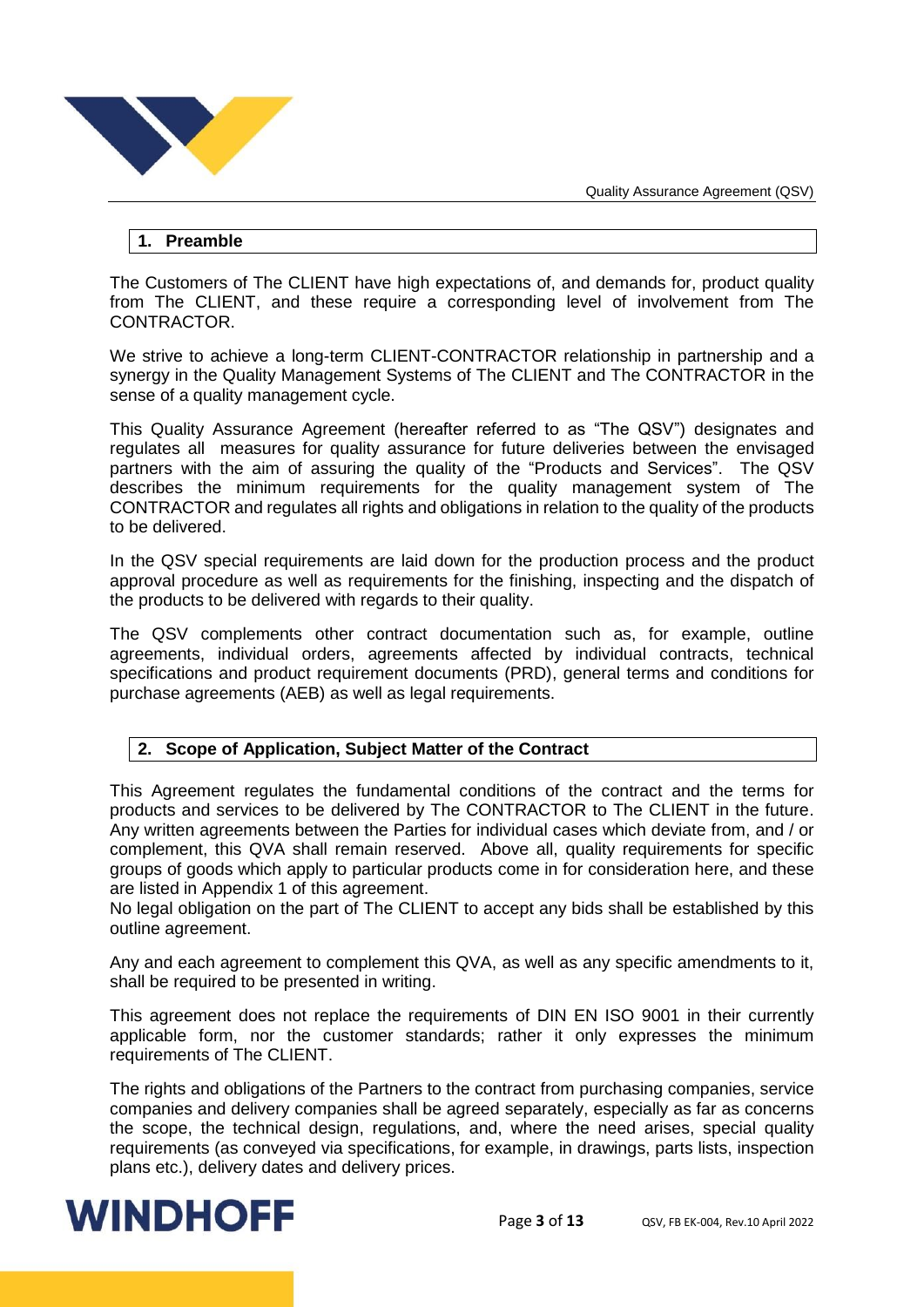

# <span id="page-3-0"></span>**3. Quality Management System of The CONTRACTOR**

The CONTRACTOR shall commit to the permanent application of certified quality management system that at least meets the requirements of DIN EN ISO 9001 in the currently valid form.

Product-specific, non-certified quality management systems can be recognized by the responsible quality officer in individual cases

Evidence of the setting up and functioning of the quality management system introduced shall be provided by valid certification to DIN EN ISO 9001 carried out by an accredited institution.

The CONTRACTOR shall be further obliged to satisfy himself as to the effectiveness of his quality management and environment management systems via internal system audits of his procedures, products, processes, information protection measures and environmental control. The audits of products and processes shall be incident based and / or shall be carried out at least once a year.

# <span id="page-3-1"></span>**4. Quality Assurance by The CONTRACTOR**

In agreeing the purchase contract, The CONTRACTOR shall assume an obligation to The CLIENT to do everything in accordance with the level of technology prevailing at the present time to ensure that his deliveries are free from any defects. He shall be committed to the "Zero Defects Principle" and shall have to continually optimise his performance to that effect.

The CONTRACTOR shall be fully responsible for adhering to this agreement and for the quality of the products and services delivered by him to The CLIENT in accordance with those features of the prevailing purchase contract and in the technical documentation, or with those otherwise prescribed by The CLIENT, or those agreed with The CLIENT.

The CONTRACTOR shall oblige his subcontractors to adhere to those obligations assumed by him out of this contract. Further to this, he shall, upon request from The CLIENT, make these subcontractors known to The CLIENT.

The CLIENT shall be able to request from The CONTRACTOR documented evidence that The CONTRACTOR has satisfied himself as to the efficiency of the quality management systems at the premises of his subcontractors. The CLIENT shall equally be able to request that The CONTRACTOR present written evidence of inspections and other written evidence of quality from his subcontractors.

The CONTRACTOR shall commit to document all the inspections that he carries out within the framework of his factory production control (WPK) on the basis of the prevailing laws, norms and directives (cf. point 5).

The CONTRACTOR undertakes to provide The CLIENT with project-specific evidence (e.g. the documents mentioned in the EMP form FB QS-313 and/or in the WPK external FB WPnnn, photo and video material about the construction status, etc.). hand over.

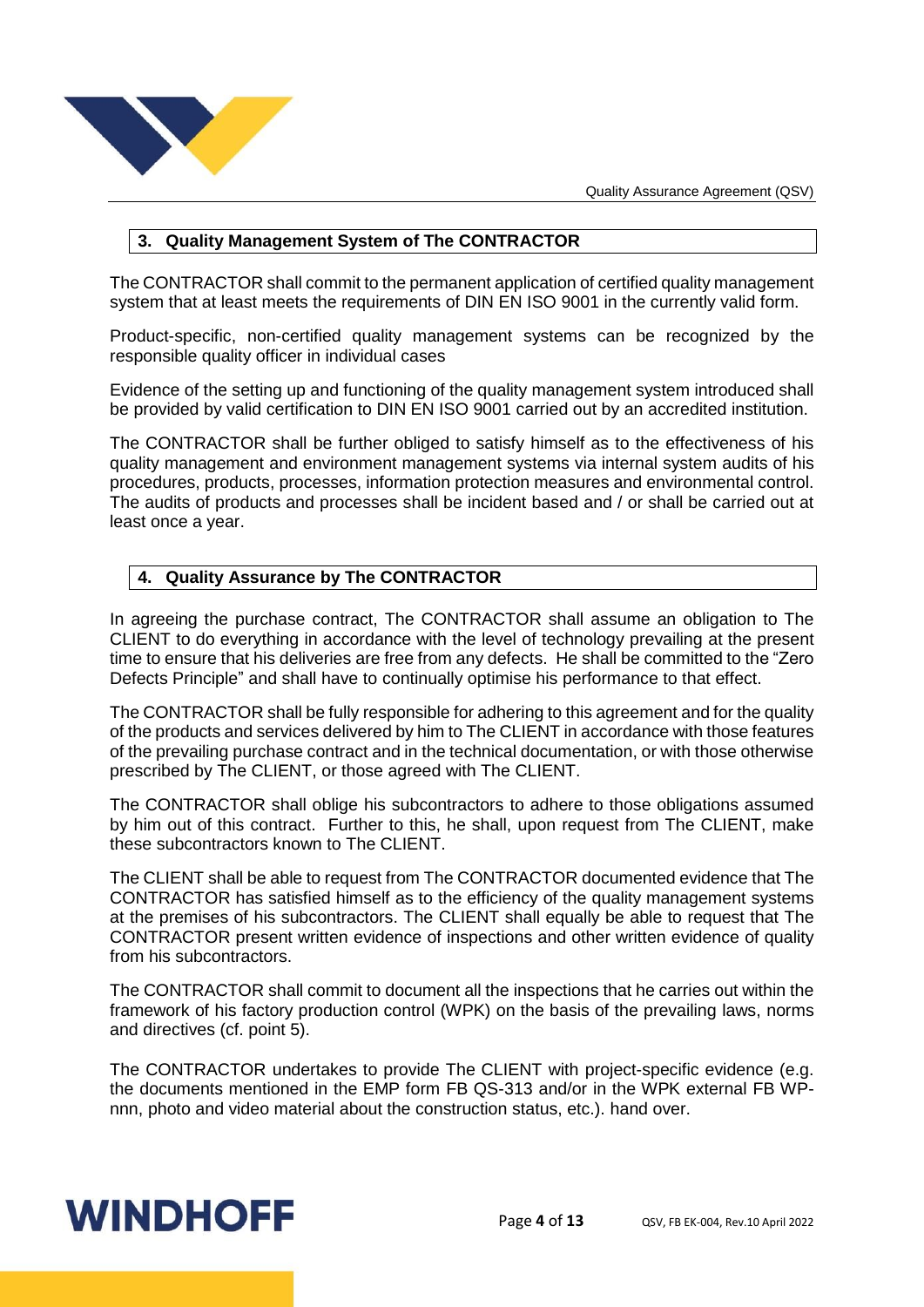

# <span id="page-4-0"></span>**5. Quality Audits / Appraisal of The CONTRACTOR**

The CONTRACTOR shall commit, by agreement, to allow audits of his systems, procedures, products, processes, information protection measures by The CLIENT or his Customers.

To do this, persons commissioned for quality management by The CLIENT , by the Customer of The CLIENT or a consultant or expert commissioned by one of these Parties shall receive from The CONTRACTOR upon consultation the right of access to his production facilities. Once there, they shall be allowed to inspect, as required, all production and quality records, and they shall be handed any designs that they wish to see which relate to the product ordered. The CONTRACTOR shall not be discharged from his responsibilities by doing this.

The CLIENT shall give notification of the visits in good time, but shall reserve the option to visit at short notice within a few hours in the case of unexpected defects, incidents or breakdowns.

The CLIENT shall use special checklists for his quality audits. The results of the audit shall be documented by The CLIENT and discussed with The CONTRACTOR. During this process any necessary measures will be jointly determined, introduced and verified.

For the purposes of these audits, The CLIENT shall receive from The CONTRACTOR the right to take photographs of production facilities and products; the use of these photos for any purpose beyond the audit is prohibited.

The CLIENT shall be permitted, upon consultation with The CONTRACTOR, also to make checks on his subcontractors.

# <span id="page-4-1"></span>**6. Applicable Laws, Regulations, Level of Technology**

Adhering to the principle of maintaining the "Level of Technology" by using the latest updated versions is a minimum prerequisite for all products. As long as nothing to the contrary is provided for in individual contracts, the country of deployment for the products to be delivered shall be deemed to be Germany. Correspondingly, all prevailing German and European laws, norms and directives that are relevant to the products to be delivered shall apply.

The CONTRACTOR shall undertake to appraise himself of the aforementioned "Level of Technology" requirement, and to put this into operation.

In a case where special laws or regulations are required to be fulfilled which deviate from the regulations above, The CONTRACTOR shall specify this in the purchase agreement. In accordance with the EC Machine Directive in the version applicable at any given time, all products which fall into the classifications therein shall be delivered with an EC Declaration of Conformity (DoC) or a Declaration of Installation.

#### <span id="page-4-2"></span>**7. Environmental Protection and Occupational Safety**

The CONTRACTOR shall have implemented an environmental protection management system on the basis of ISO 14001 and shall be committed to avoiding any influences which

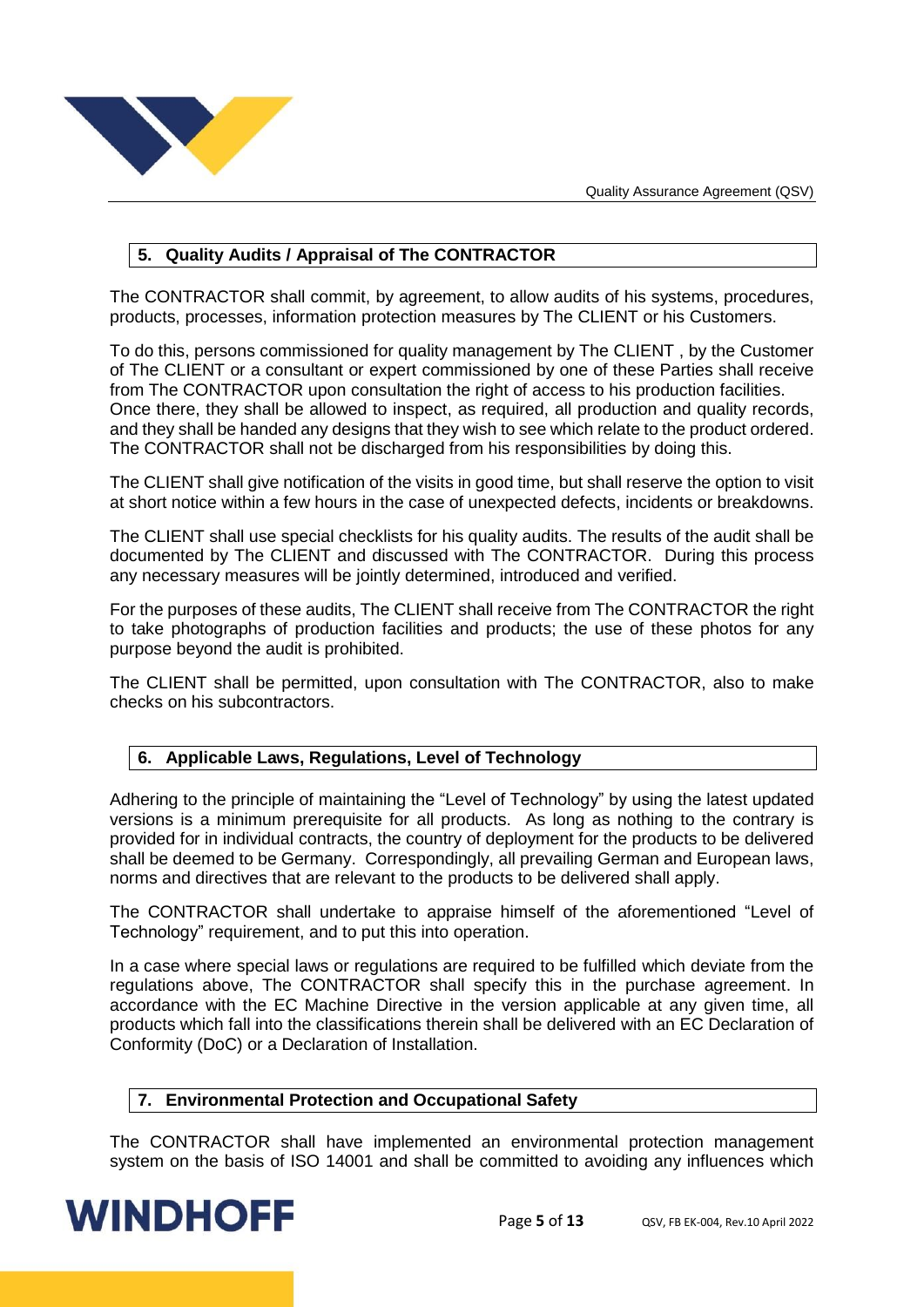

pose a risk to, or which are damaging to, the environment, as well as pursuing the considerate exploitation of all natural resources.

The health and occupational safety of employees are values of particularly high standing for The CLIENT. Therefore, The CLIENT takes seriously his responsibility of guaranteeing a safe working environment which promotes good health so as to avoid accidents and injuries.

These standards shall form the basis of a long-term collaborative partnership with The CLIENT. The analysis of all measures taken by The CONTRACTOR in relation to environmental protection and occupational safety shall therefore be a consistent feature of the auditing procedures.

### <span id="page-5-0"></span>**8. Quality Panning and Inspection Planning**

In so far as The CLIENT may have specific requirements relating to quality planning and inspection planning which stem from the requirements of DIN EN ISO 9001, these shall be dealt with by use of individual contracts.

For special projects, the submission of a production status report is required regardless of the application of this QS agreement.

### <span id="page-5-1"></span>**9. Quality Certification by The CONTRACTOR**

Quality certification relating to products ordered shall be provided by The CONTRACTOR at the latest by the time of delivery of same. Any exceptions shall form the requirement for special agreements between both Parties to the contract.

All tests carried out shall be documented by The CONTRACTOR in a clear format. The inspection and test status must be clearly visible on each occasion.

The CONTRACTOR shall undertake to hand over to The CLIENT any quality certification as defined in individual contracts (e.g. Acceptance Test Certificate (*APZ*) to DIN EN 10204-3.1, Initial Sample Inspection Reports (ISIR), weld suitability test certificates or others) at the latest by the time of delivery of the equipment.

#### <span id="page-5-2"></span>**10. Order Documentation / Technical Features**

The order documentation from The CLIENT shall contain the technical features and requirements which must be adhered to with relevance to quality which shall be considered alongside the provisions in this contract. These shall form a constituent part of the purchase agreement.

In-house production drawings, production plans and inspection plans shall be issued by The CONTRACTOR on the basis of the regulations contained in the individual contracts.

Even before The CONTRACTOR shall accept the contract, he shall undertake to verify and to ensure that:

- he has the ability to fulfil the requirements of the contract;

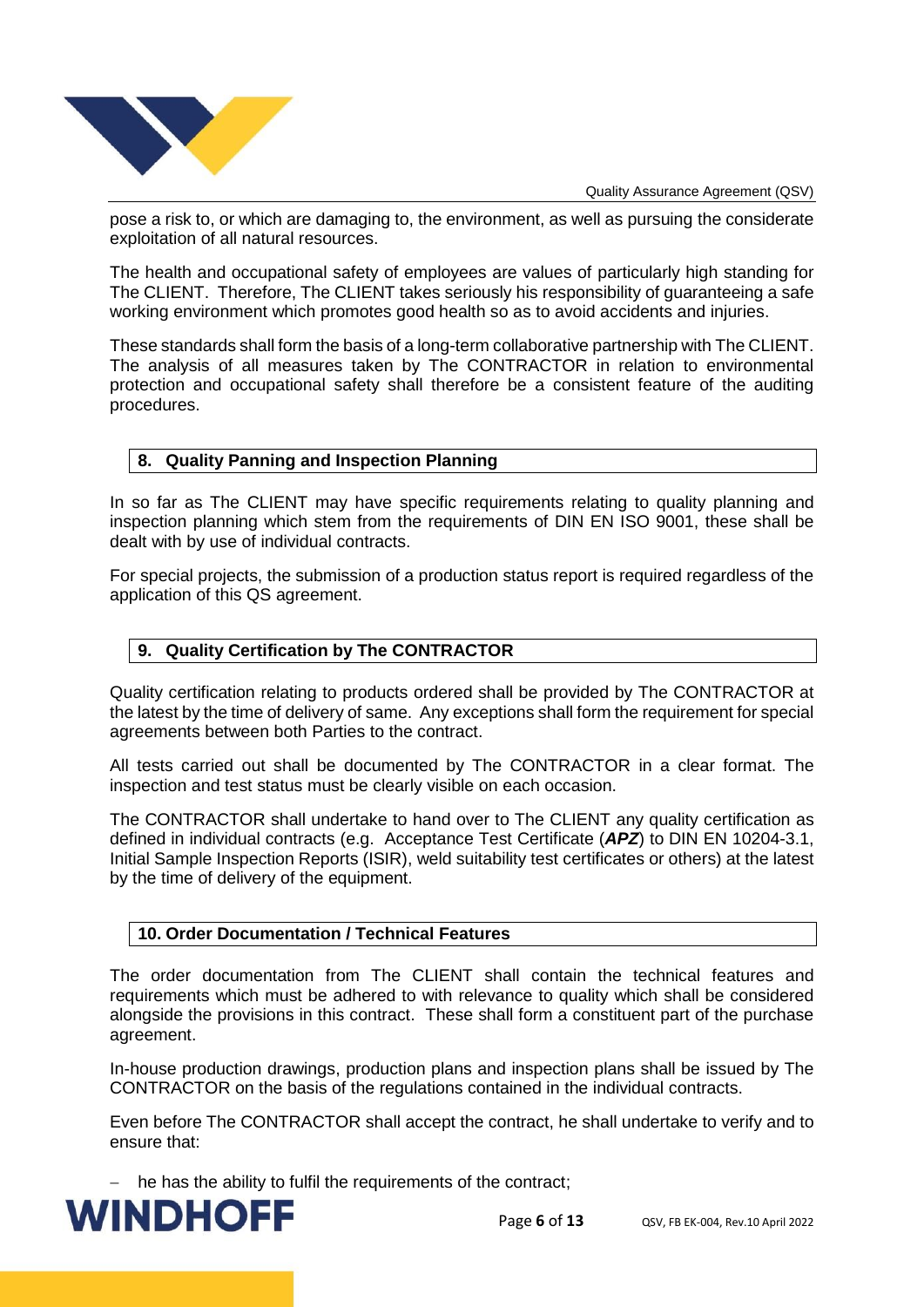

- all order documentation has been fully, unambiguously and appropriately documented for him;
- any matters which are unclear to him, or any order documentation which may prove to be incomplete, shall be discussed with The CLIENT and the issues resolved before he shall carryout the contract.

### <span id="page-6-0"></span>**11. Manufacture and Testing, Testing Status**

The CONTRACTOR shall produce and test the products / services to be provided in accordance with his established production and testing procedures. Where special production and testing requirements for orders are called for, these shall be specified by The CLIENT in the order.

The CONTRACTOR shall be required to document all tests carried out by him in a format which is simple and clear. The inspection and test status must be clearly visible on each occasion.

The CONTRACTOR shall undertake to obtain authorisation from The CLIENT in the event of any change to the manufacturing or testing procedures, or the use of different materials for production, or the transfer of production to another site or also for the transfer of production to a subcontractor.

# <span id="page-6-1"></span>**12. Monitoring of Measuring Equipment and Testing Equipment**

The completion of tests by The CONTRACTOR shall have to be done with the use of calibrated, appropriate and effective measuring equipment, which in its type and scope shall be so designed that all quality features can be inspected in accordance with the contract. The testing equipment shall have to be monitored at fixed intervals and be subjected to a measuring systems analysis (MSA) inspection to keep it ready for operation and serviceable. Calibration protocols with evidence of accuracy shall be maintained by The CONTRACTOR and records kept. The CONTRACTOR shall afford The CLIENT sight of these documents at his request.

#### <span id="page-6-2"></span>**13. Labelling of Products and Documents**

Should any documentation, products or parts be made available to The CONTRACTOR, these shall be clearly labelled by The CLIENT.

The CONTRACTOR shall undertake to provide a clear correlation between manufacturing and testing documentation which shall at all times be traceable and comprehensible, both during and after the production of products or services respectively.

Identical labelling shall be used in the delivery note from The CONTRACTOR and on the product / deliverable so as to enable a clear correlation to the order process. The labelling shall have to be durable and non-detachable (e.g. tags, stickers or similar) and easily removable (labels using permanent adhesive or sticky labels made of paper are not suitable.)

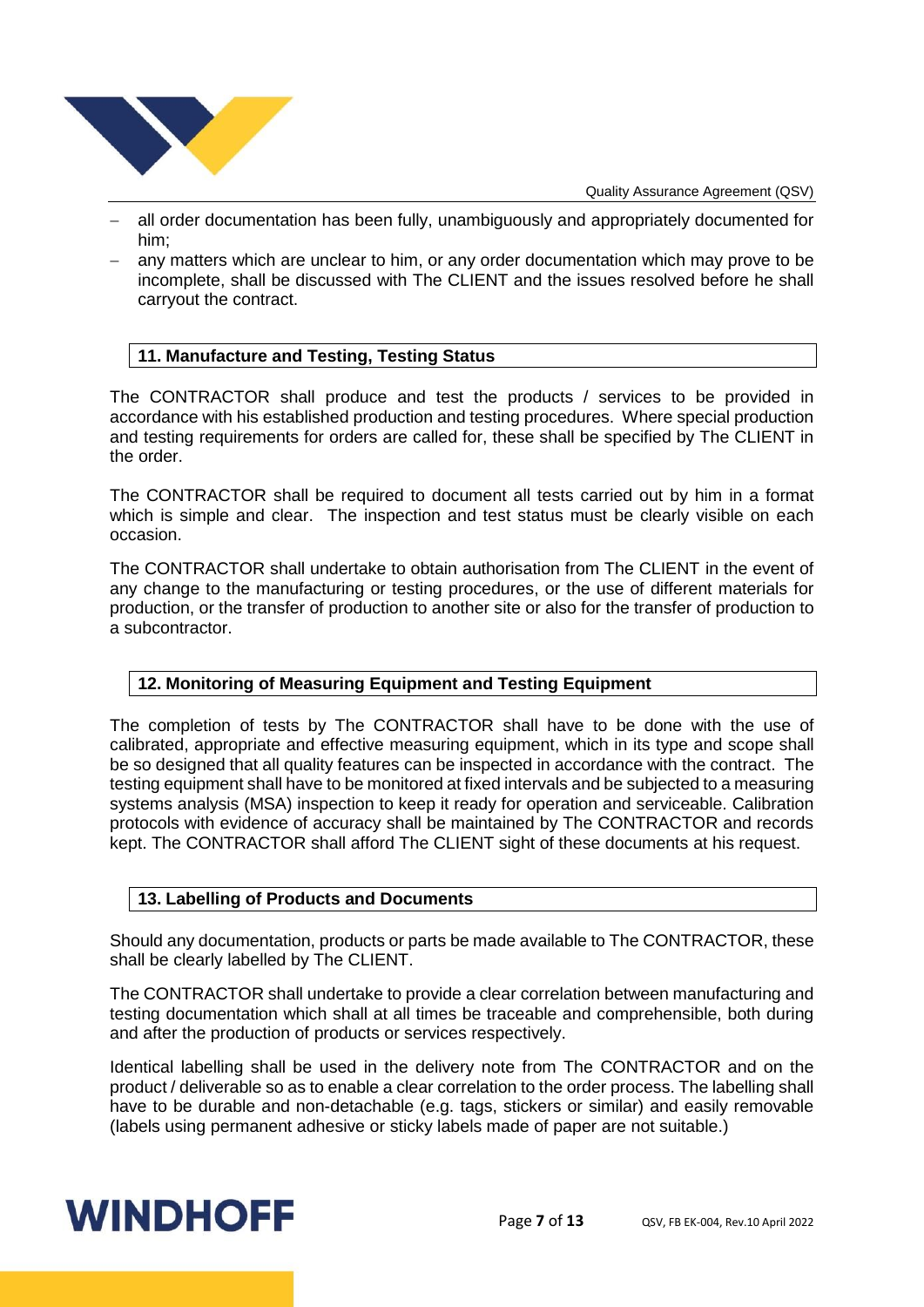

#### <span id="page-7-0"></span>**14. Measures in case of Defects / Quality Non-Conformance / Cost Ruling / CIP**

Should The CONTRACTOR determine any defects in the material or / and in the documentation made available to him by The CLIENT, he shall be obliged to inform The CLIENT of this without delay before commencing or continuing any work.

Before the delivery of the products, The CONTRACTOR shall have to inform The CLIENT of any defects or issues of quality non-conformance that have arisen and that may have consequences in terms of quality for The CLIENT. In cases of non-conformance of this kind, the possibility shall exist for The CONTRACTOR to apply for approval for the non-conforming product via the (WINDHOFF form FB QS-200) concession request. In any case where nontolerance is determined, The CONTRACTOR shall be obliged either to replace the defective products at his own expense with non-defective ones, or to correct the defect.

In order to reduce as far as possible any expense caused by non-conformance, The CONTRACTOR shall implement the following measures:

- The CONTRACTOR shall nominate a person in charge as well as his representatives in the company of The CONTRACTOR who shall have respectively the expert competence and sufficient authority to take decisions in relation to the implementation of corrective and preventive measures.
- In cases where non-conformance is established the cause of the defect shall be identified without delay and appropriate corrective measures to rectify the defect shall be determined, along with a time-scale for their implementation, and these shall then be implemented.
- The CONTRACTOR shall determine appropriate preventive measures so as to avoid any repeat of the defect or the non-conformance, whichever the case may be.
- The implementation of the preventive measures shall be inspected by The CLIENT, for example, within the framework of audits, factory acceptance tests (FAT) or production monitoring by the QM department or the purchasing department of The CLIENT
- The measures should be created, implemented and documented in accordance with an 8D report (WINDHOFF form FB QS-238)
- If unplanned tests or rework are required due to a fault finding, incomplete information on the delivery papers, incorrect deliveries or missing / incomplete quality certificates, the costs incurred for this will be charged to The Contractor.

# <span id="page-7-1"></span>**15. Storage, Packing, Transport**

The CONTRACTOR shall undertake to store, to pack and to transport all products, parts for delivery, services and raw materials in line with quality assurance requirements, so that it shall be certain that all damage shall be excluded.

The packing of any deliverables must in all cases offer sufficient protection against damage, damp and dirt. Where special packing is required by The CLIENT, for example for transport by sea or by air, this shall be regulated by contract.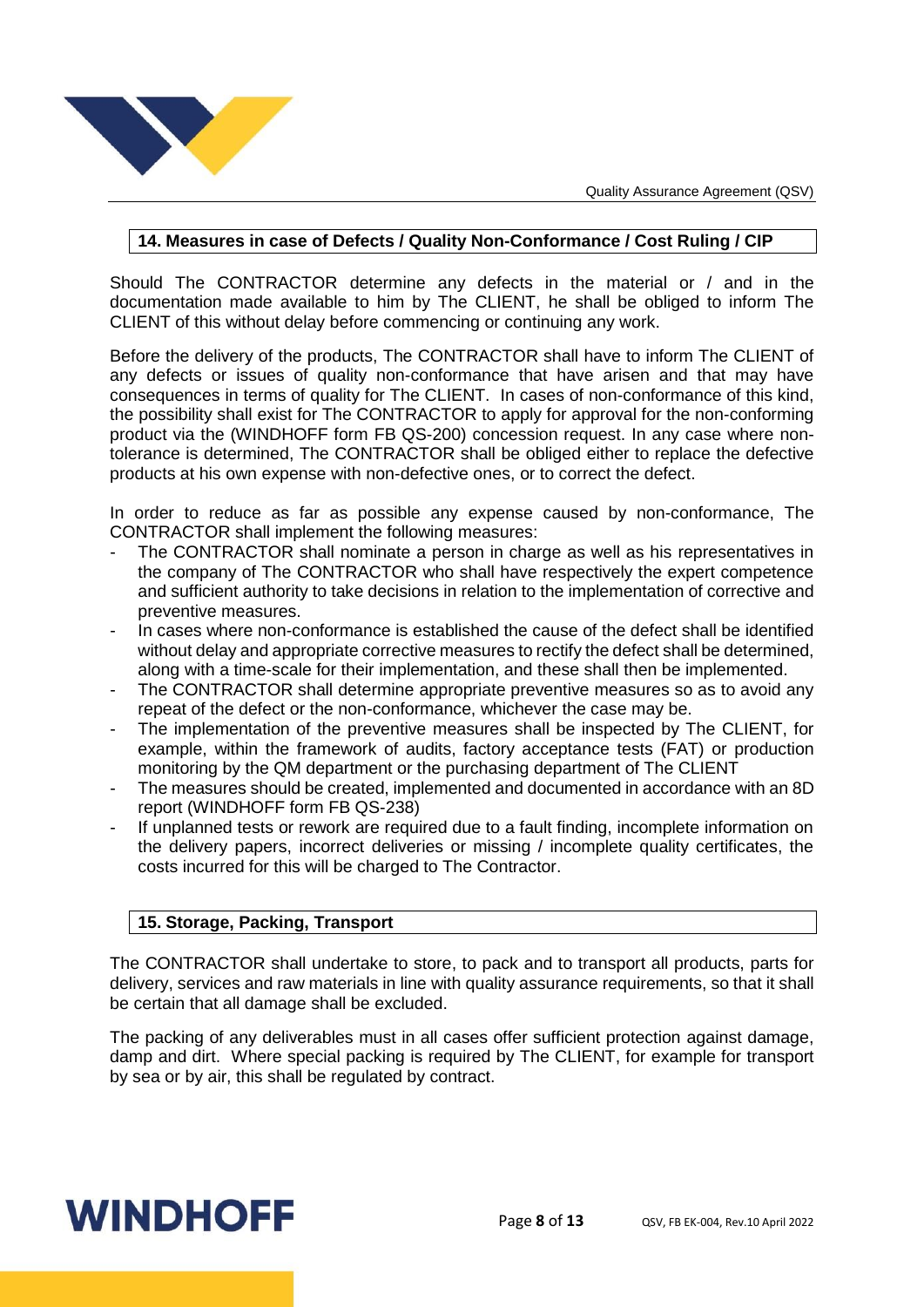

# <span id="page-8-0"></span>**16. Retention of Documentation / Information / Updating**

The CONTRACTOR shall have to afford The CLIENT on his request sight of all documents, data and drawings relevant to the product and to production processes. All corresponding obligations to retain documents according to German law shall be observed.

The CONTRACTOR must inform the CLIENTNDT without being asked and in good time if persons employed by him who are responsible for QA (e.g. VT inspectors, NDT inspectors - Level 2 and 3) are leaving the company or certifications are revoked or not renewed will. The resulting consequences will be coordinated between the contractor and the client.

# <span id="page-8-1"></span>**17. Duration of the Agreement**

This agreement shall come into force upon the completive signing of same by both partners to the contract and shall be concluded for an unspecified period of time.

It shall be possible to terminate the agreement at the end of a month subject to compliance with a notice period of six months. The right to terminate the contract without notice for an important reason shall remain unaffected.

The conditions listed above shall apply to all projects already underway at the time of termination which were concluded on the basis of this agreement up to the time of completed delivery of the service specified in the contract.

# <span id="page-8-2"></span>**18. Liability, insurance**

This agreement shall not release The CONTRACTOR from his liability for claims arising from any dereliction of his obligations and / or Product liability because of defects in deliveries on the part of The CLIENT and his clients. Alongside the points established in this agreement, liability shall also be determined by the agreements which underlie delivery.

The CONTRACTOR is also liable to the CLIENT for material defects if defects in the product delivered by him are only discovered during or after processing. After discovering a defect, The CONTRACTOR will immediately receive a corresponding notification. If the agreed measures from this QA agreement are not fulfilled and The CONTRACTOR therefore delivers defective products, resulting in additional production costs, production downtime costs or additional logistics costs for the CLIENT, the CLIENT reserves the right to assert corresponding claims for compensation.

The CONTRACTOR undertakes to take out product liability insurance. This must include recall cost insurance for at least 2 claims per year. The minimum coverage/damage is €5 million; this does not limit the contractor's liability.

#### <span id="page-8-3"></span>**19. Other Conditions**

Any amendments or amplifications to this contract shall be required to be in writing and countersigned by both Parties to the contract.

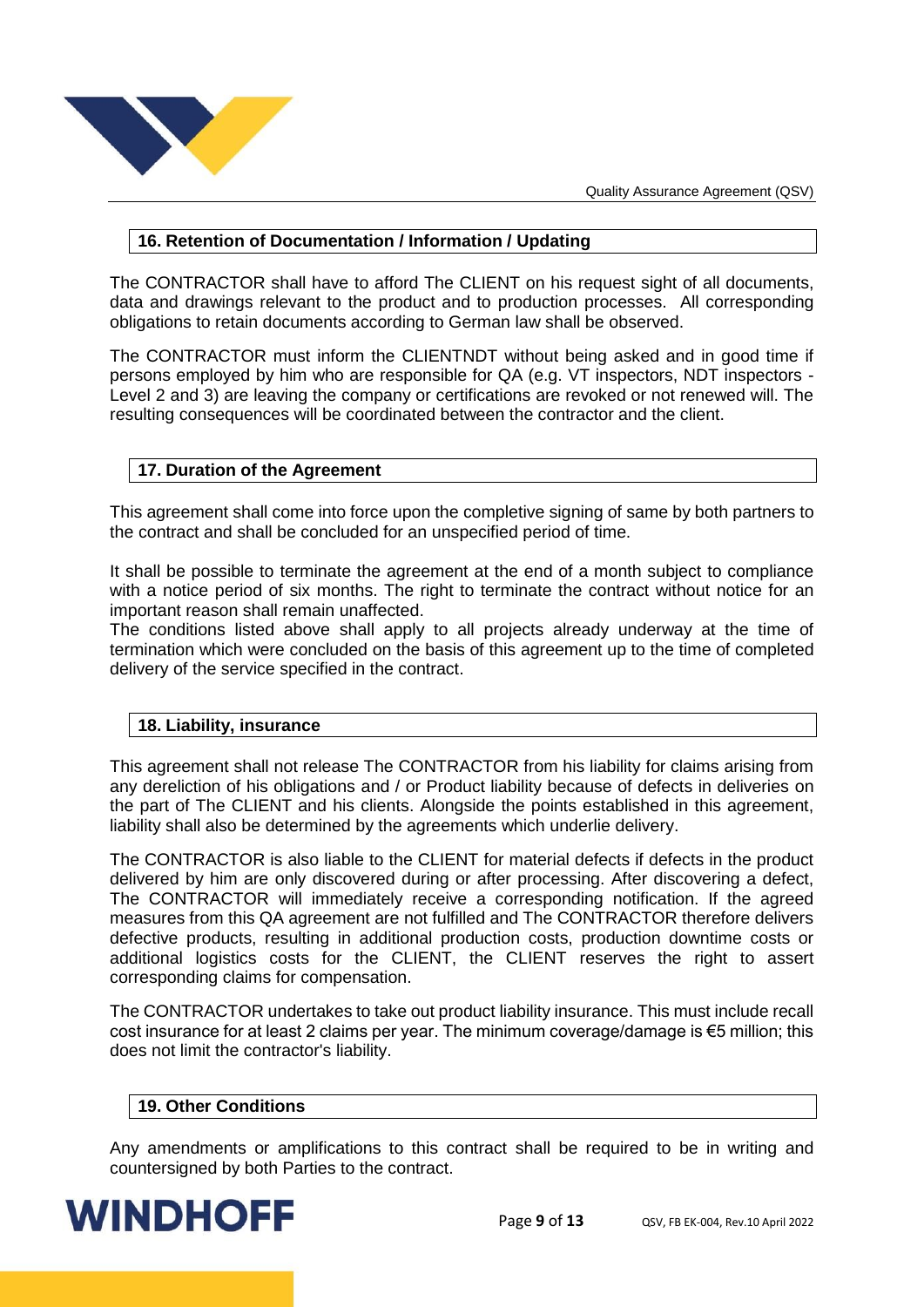

Should any conditions to this contract, either in whole or in part, be void or not feasible or become void or not feasible, then the validity of the remaining conditions to this contract shall remain unaffected by this.

An appropriate regulation shall apply in place of the void or not feasible condition, one which – in so far as is possible within the law – shall most closely reflect that which the Parties would have wanted, had they considered this point at the time of concluding this contract.

German substantive law shall apply to all legal relationships in connection with this agreement.

Rheine shall be agreed as place of jurisdiction.

### <span id="page-9-0"></span>**20. Digest of other Applicable Documents and Regulations: For Each One the Version Prevailing at the Time of Placing the Order Shall Apply**

| $\bullet$ | DIN 55350-11:2008      | Concepts for Quality Management - Part 11:<br>Supplement to DIN EN ISO 9000:2005                                                      |
|-----------|------------------------|---------------------------------------------------------------------------------------------------------------------------------------|
|           |                        | [Begriffe zum Qualitätsmanagement - Teil 11: Ergänzung<br>zu DIN EN ISO 9000:2005                                                     |
| $\bullet$ | <b>DIN EN ISO 9000</b> | <b>Quality Management: Concepts</b><br>[Qualitätsmanagement, Begriffe]                                                                |
| $\bullet$ | DIN EN ISO 9001:2015   | <b>Quality Management Systems: Requirements</b><br>[Qualitätsmanagementsysteme, Anforderungen]                                        |
|           | DIN EN 10204:2005      | Metallic Products: Types of inspection documents<br>[Metallische Erzeugnisse, Arten von Prüfbescheini-<br>gungen]                     |
| $\bullet$ | DIN EN ISO 14001:2015  | Requirements<br>Environmental Management Systems:<br>with guidance for application<br>[Umweltmanagementsysteme - Anforderungen<br>mit |
|           |                        | Anleitung zur Anwendung]                                                                                                              |
|           | 1907/2006/EG           | REACH Directive EC 2006/1907<br>[REACH-Verordnung der EG]                                                                             |
| $\bullet$ | RL 2006/42/EG          | Machinery Directive EC 2006/42<br>[EG - Maschinenrichtlinie]                                                                          |
|           | 2014/35/EU             | Low voltage Directive (LVD) EU 2014 /35<br>[Niederspannungsrichtlinie]                                                                |
|           | 2014/68/EU             | Pressure Equipment Directive (PED) EU 2014/68<br>[Richtlinie über Druckgeräte]                                                        |
|           | SCC: 2011              | Safety Certificate Contractors (SCC) Regulations<br>Regelwerk Safety Certificate Contractors SCC                                      |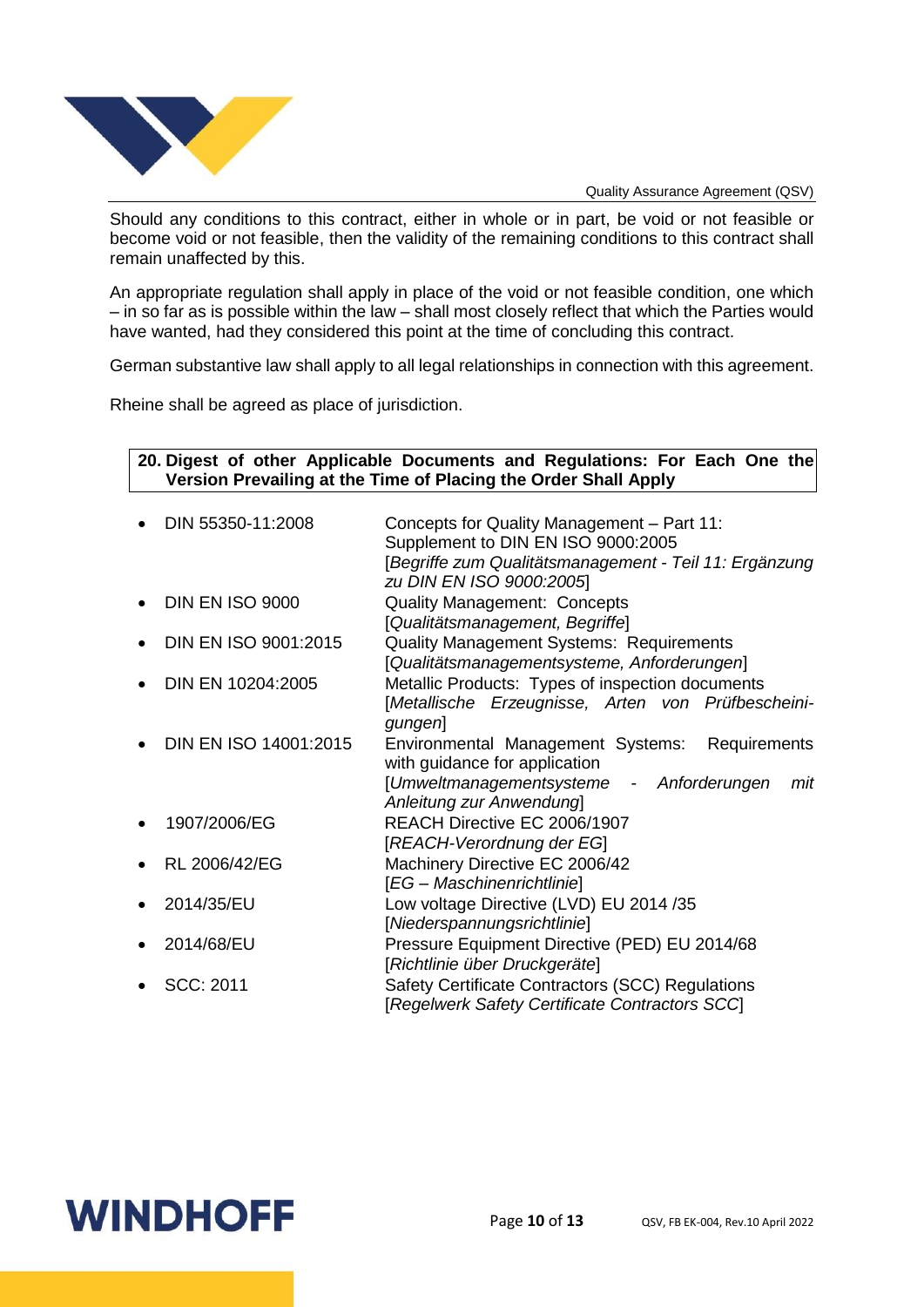

# <span id="page-10-0"></span>**Appendix 1**

# <span id="page-10-1"></span>**Quality Requirements Specific to Product Groups**

### **1 Products for which Suppliers are Responsible (Blackbox-Products)**

A CONTRACTOR for technical developments and Software (so-called Blackbox-Products) shall have to guarantee autonomously the quality of the agreed product and Software, as well as be able to provide on request complete evidential documentation about the product and the software. When the article is to be discontinued The CONTRACTOR shall have to inform The CLIENT in good time of the announcement of discontinuation. (Obsolescence management).

#### **2 Catalogue Parts**

A CONTRACTOR of catalogue parts shall have to work closely with The CLIENT in relation to changes and further developments which may not be recognisable to The CLIENT from the order number, and shall inform him in good time of such changes and developments so as to make a timely agreement possible. Any and all changes to the type description, or, as the case may be, to the article description, shall be reported immediately. When the article is to be discontinued The CONTRACTOR shall have to inform The CLIENT in good time of the announcement of discontinuation.

(Obsolescence management).

#### **3 Purchase Parts Subject to Mandatory Testing**

Special testing is *required* for certain products specified in the order, for example, German Railways Quality testing [*DB Qualitätsprüfungen*].

#### **4 Components with Weld Technology**

The welding processes used shall have to fulfil the specifications in DIN EN ISO 3834-2 in addition to DIN EN ISO 9001. The welding processes used shall have to meet the qualifications according to ISO 15614. Any CONTRACTOR who manufactures welded parts shall have to have at their disposal correspondingly qualified welding staff in line with DIN EN ISO 9606 and welding coordination to DIN EN ISO 14731, and be able to provide evidence of this.

It may be that further weld technology approvals such as DIN EN 1090 (steel construction) could be required for specific projects.

Any CONTRACTOR who develops, designs, manufactures or buys in welded parts for rail vehicles shall have to fulfil the requirements according to the corresponding structural component classification as a welding business to DIN EN 15085-2 (Railway Applications – Welding of Railway Vehicles and Components) for the relevant area of application and be able to present a valid certificate to this effect at a recognised place.

All subcontracting of welding work shall be reported to The CLIENT in advance.

#### **5 Cast Parts and Forged Parts**

Special non-destructive tests are necessary for certain cast parts and forged parts specified in the order. The CONTRACTOR shall have to make available qualified persons for the completion and assessment of these tests, e.g. testing personnel in compliance with DIN EN ISO 9712 Stage 1, test coordination to DIN EN ISO 9712 Stage 1 or Stage 2, and be able to provide evidence of this.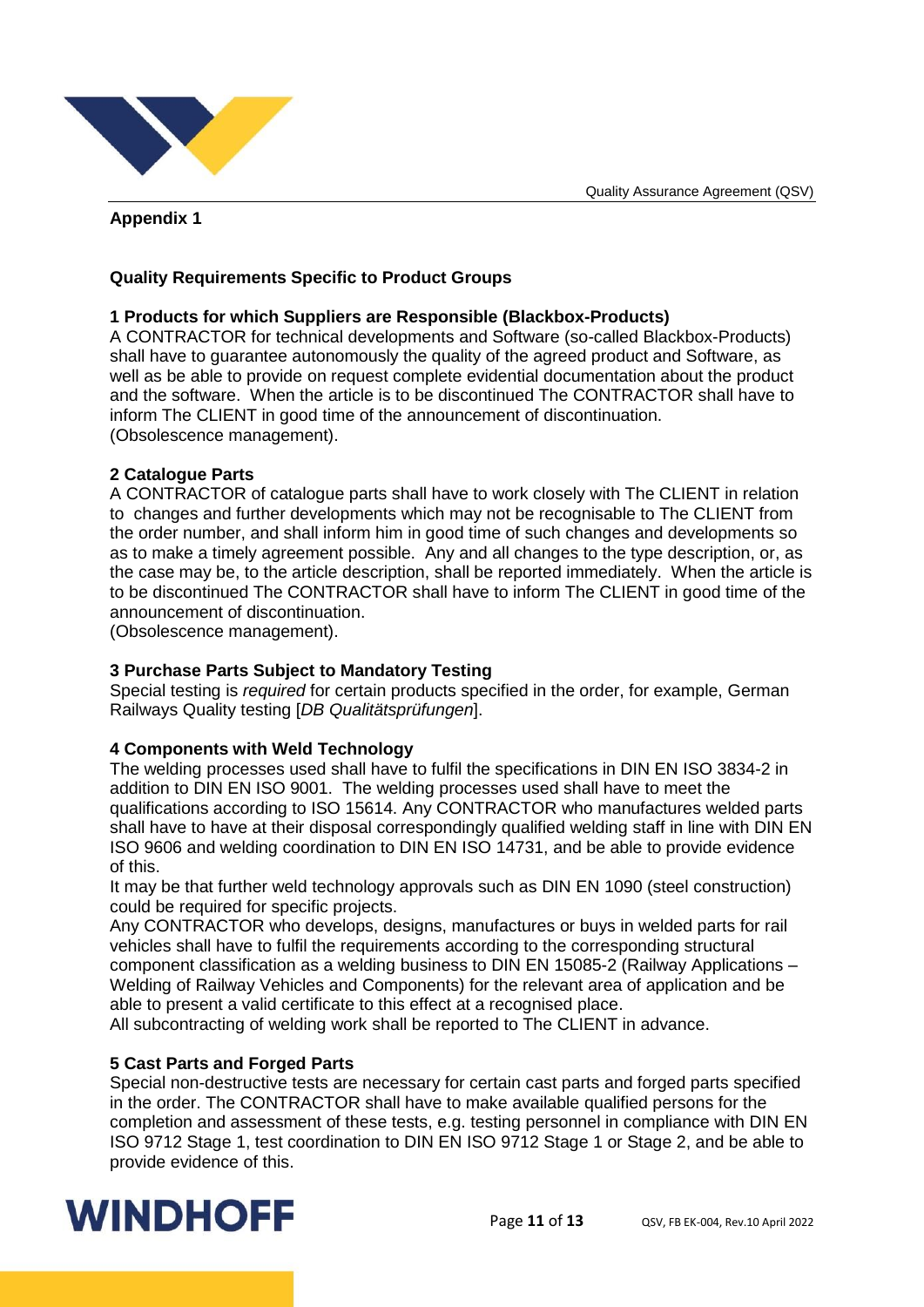

Special manufacturing qualifications are necessary for products in rail vehicles, e.g. German Railways Manufacturer and production qualification [*DB Hersteller- und Produktqualifizierung* (*HPQ*)].

#### **6 Glass Products**

The corresponding standards for these shall be specified in the order. Special tests are required for products in rail vehicles, e.g. those according to UIC-standards.

#### **7 Electronics, Electromechanics and Mechatronics**

The corresponding standards for these shall be specified in the order.

#### **8 Software**

The corresponding standards for these applications shall be specified in the order, for example software development processes according to Software Process Improvement and Capability Evaluation (SPICE norms) (ISO/IEC IS 15504).

For A CONTRACTOR of software, or of products which contain software, the standards in DIN EN 61508 shall apply, and for software and products in rail vehicles, those in DIN EN 50657 too.

The prevailing version of the Software-Safety-Integrity-Level "SWSIL" requirement level "SSAS" or Safety Integrity Level "SIL" must be agreed with The CLIENT. In an individual case it shall be necessary for an independent expert to certify conformity to the above stated norms. The need for an independent opinion for SWSIL 1-4 shall have to be agreed with The CLIENT.

#### **9 Surface Treatment Processing**

The corresponding standards for this shall be specified in the order. Treatment application processes for railway applications are subject to particular requirements. For these reasons only those application processes prescribed by us or approved by us shall be used exclusively for our products.

#### **10. Products subject to quality testing for Deutsche Bahn**

If the supplementary contractual conditions of DB AG and its affiliated companies for quality assurance during procurement (EVB Quality Assurance for Procurement of Rail Vehicles) are mandatory for the AG, The CONTRACTOR has these for the products for which an inspection obligation according to Annex 28.1 and/or Annex 28.3 of the DB AG is to be fulfilled.